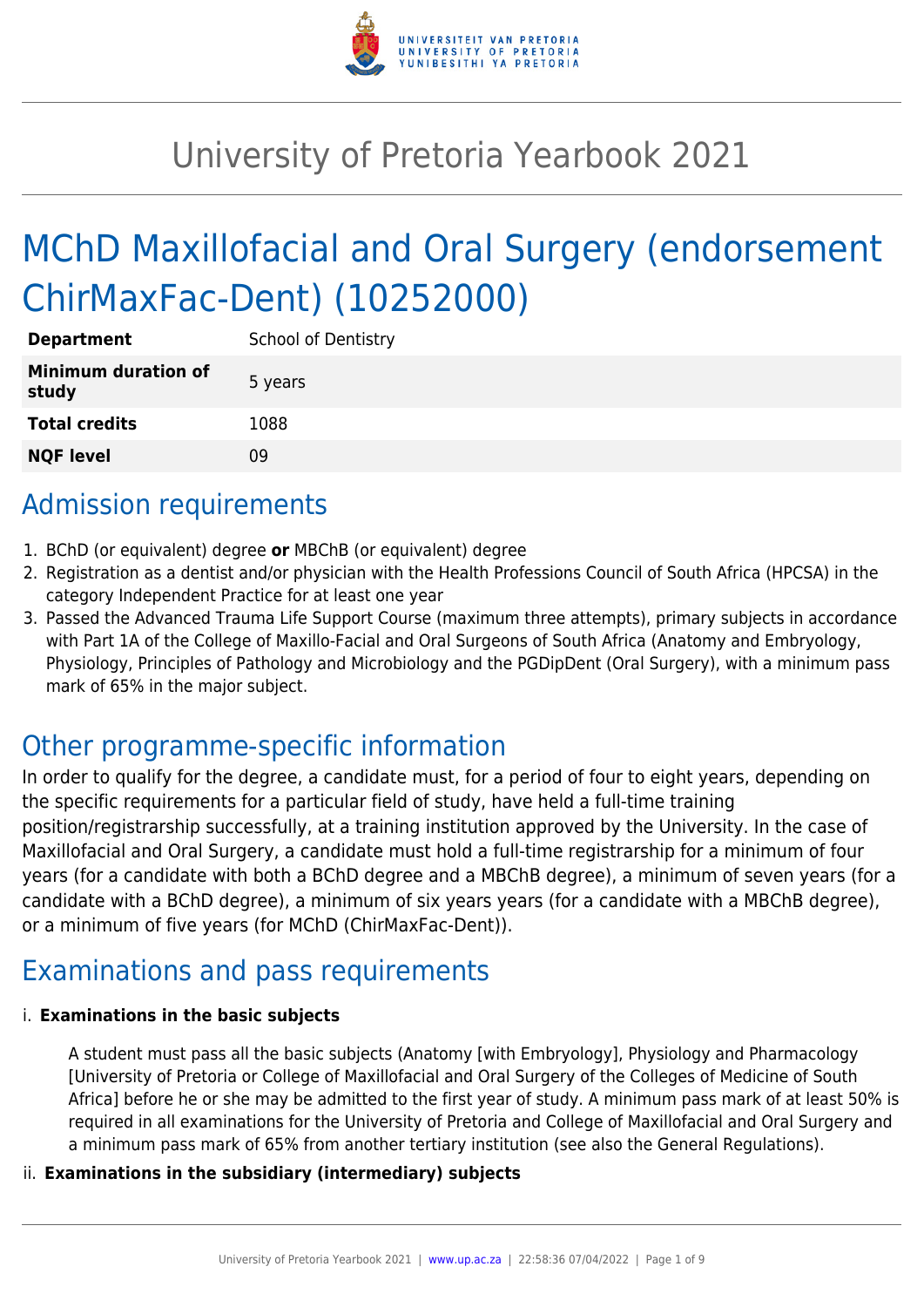

(The minimum pass mark is 50%.)

- a. For the endorsement Maxillofacial Surgery-Medicus, a student has to pass in Principles of surgery in the year of study as indicated, before he or she may continue with the programme.
- b. A student has to pass in Applied oral pathology at least two and a half years prior to the examination in his or her major subject.

These subsidiary subjects may be passed at the University of Pretoria or the College of Maxillofacial and Oral Surgery of the Colleges of Medicine of South Africa.

iii. If a student fails any of the subsidiary subjects Principles of surgery or Applied oral pathology, the relevant head of department may recommend that he or she be admitted to a second examination.

#### iv. **Examination and evaluation in the major subject**

- a. If a student fails his or her major subject, the student has to reapply for admission to the final examination of the College of Maxillofacial and Oral Surgery of the Colleges of Medicine of South Africa.
- b. In the light of the fact that a postgraduate student may repeat an examination in any subject only once, a student who fails a second examination, will have to discontinue the programme.
- c. If a student has been admitted to a second examination in the major subject, the relevant head of department will determine whether he or she should vacate the registrarship at the end of the training period. The student has to vacate the registrarship immediately after the second examination has been completed.
- d. Subminimum: A student must obtain a subminimum of 60% in the clinical section (operation and short cases) of the examination, with a subminimum of 50% in all the other sections for the master's degree. He or she must also comply with the requirements regarding the number of operation procedures performed in each section, as required by the relevant head of department. A final mark of at least 50% is required in order to pass in a subject.
- e. In addition to the stipulations already mentioned, the student must submit and pass a mini-dissertation (endorsement Maxillofacial Surgery-Med) or a dissertation (endorsement Maxillofacial Surgery-Dent), on an approved topic related to the major subject and submit a manuscript as required (see also the General Regulations). A complete record of operations (as a logbook) must also be submitted.

(v) The master's degree can only be conferred after the National Professional Examination [FCMFOS(SA)] has been passed (as this master's degree and the Fellowship may be used as an interwoven final equivalence examination).

### Exemption

Exemption may be granted by the Dean, on the recommendation of the relevant head of department by virtue of comparable training and/or experience in terms of the requirements of School Regulations, with the proviso that exemption from the examination and evaluation in the major subject may not be granted.

**Please note**: The regulations of the Health Professions Council of South Africa, as published in the Government Gazette No. 4631 of 11 January 1991 – Notice No. R.40 (as amended), will be used as a criterion in determining the period of exemption.

### Pass with distinction

A student who obtains a final mark of at least 75% (on the first attempt) in the major subject, qualifies to obtain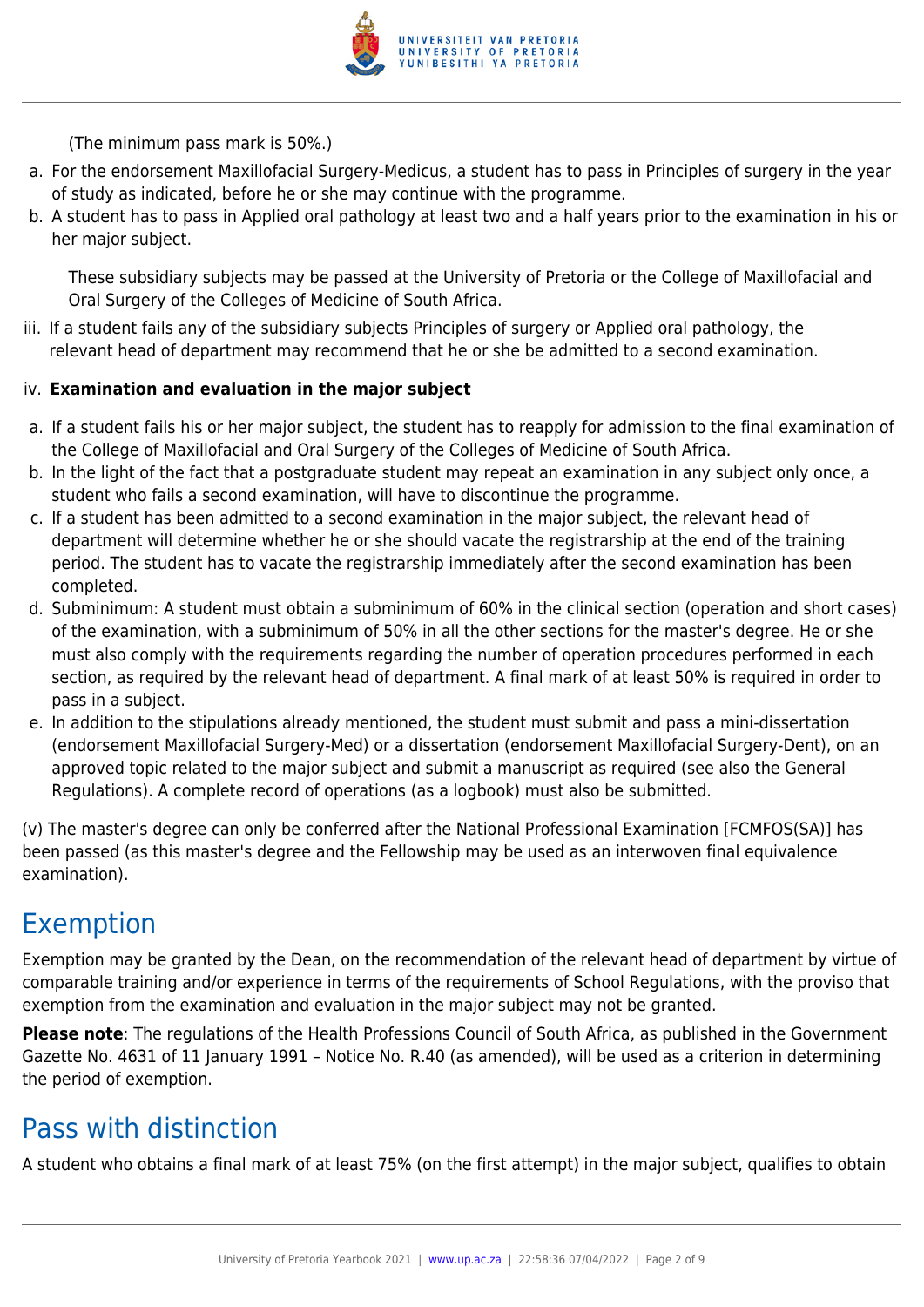

the degree with distinction.

# General information

- 1. The content of the basic subjects, subsidiary subjects and attendance courses will be determined by the relevant head of department in consultation with the head of the department at Dentistry or Medicine.
- 2. General information concerning content and extent of the basic and subsidiary subjects is available at the relevant department.
- 3. Students have to ensure that certificates of satisfactory preparation are acquired in all the attendance courses.

# **Maxillofacial and Oral Surgery**

### **Major subject:**

Maxillofacial and oral surgery: Experience is acquired through practical and clinical training and supplemented by seminars, discussions, papers and research. Diagnosis, planning, surgical and secondary treatment of diseases, injuries and defects of the human mouth, jaws, face and related structures.

#### **Subsidiary (intermediary) subject:**

Principles of surgery: Instruction mainly by the departments of Surgery (and its divisions), Neurosurgery, Otorhinolaryngology, Ophthalmology and Family Medicine. This training takes place over nine months. Instruction in the subsidiary subject: Principles of surgery:

#### **Endorsement ChirMaxFac-Med BVC 806**

General Surgery (including Paediatric Surgery): 2 months Intensive Care: 2 months Neurosurgery: 2 months Ophthalmology: 1 month Otorhinolaryngology: 1 month Plastic Surgery: 1 month Applied Oral Pathology: 3 months

#### **Endorsement ChirMaxFac-Dent BVC 807**

Distress Unit (Family Medicine): 1 month General Surgery (including Paediatric Surgery): 1 month Intensive Care: 2 months Neurosurgery: 2 months Ophthalmology: 1 month Otorhinolaryngology: 1 month Plastic Surgery: 1 month Applied Oral Pathology: 3 months

#### **General information concerning the endorsements ChirMaxFac-Med and ChirMaxFac-Dent**

- 1. A candidate with a BChD or BDS degree should preferably enrol for the MChD(ChirMaxFac-Med) programme.
- 2. Permission is granted to a student for (ChirMaxFac-Med) to register simultaneously for the postgraduate and undergraduate programmes as applicable. At the end of the programme the student will have complied with all the requirements for the BChD, MBChB and MChD degrees.
- 3. The content of the basic and subsidiary (intermediary) subjects and attendance courses will be determined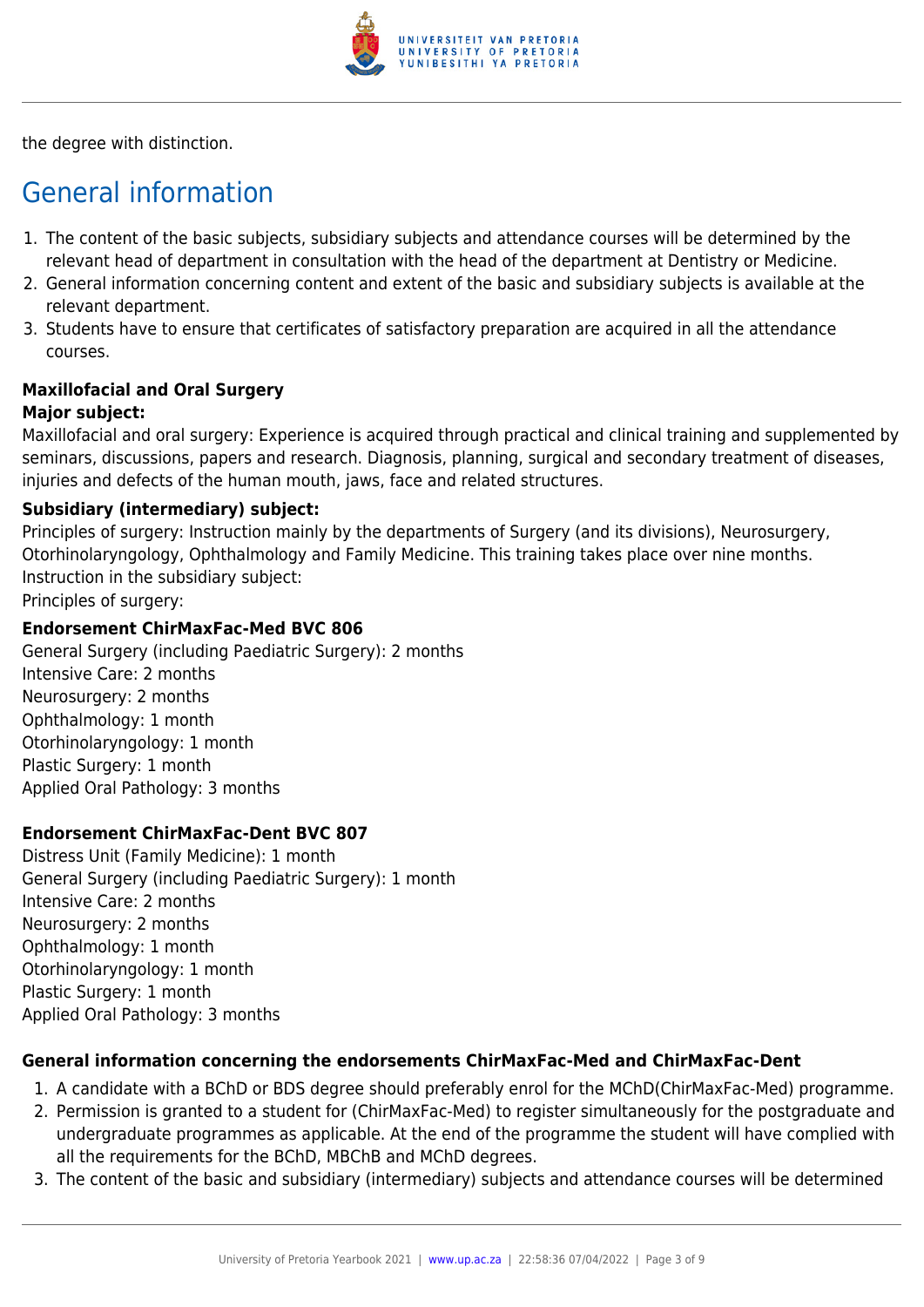

by the relevant head of department, in consultation with the Department of Maxillofacial and Oral Surgery.

- 4. Basic and subsidiary (intermediary) subjects: Acknowledgement of basic and/or subsidiary (intermediary) subjects may be granted if all the particular subjects have already been passed at an approved institution such as the Colleges of South Africa (College of Maxillofacial and Oral Surgery) as recommended by the relevant head of department.
- 5. Pharmacology as a basic subject has to be passed as a prerequisite before the first year of study, should all other basic subjects be acknowledged by an approved institution.
- 6. Instruction in the major subject extends over a minimum period of three years, of which the first year mainly concentrates on minor oral surgery.
- 7. A student for the endorsement ChirMaxFac-Med can only fulfil his or her clinical obligations in Principles of Surgery after he or she has complied with the requirements for the MBChB degree, as well as having completed the Certificate for Advanced Trauma Life Support (ATLS) (before commencing the registrarship).
- 8. The instruction in the last two years in the major subject takes place only after having successfully completed the subsidiary subjects.
- 9. The first year of registrarship is acknowledged as an additional year of experience for Medicine and Dentistry if the training in Maxillofacial and Oral Surgery is discontinued. However, a student who discontinues one of the subjects must resign from the registrarship immediately.
- 10. The basic subjects for Maxillofacial and Oral Surgery (endorsements ChirMaxFax-Med and ChirMaxFac-Dent) are identical.
- 11. The requirements for the major subject are: Submission of a mini-dissertation (endorsement ChirMaxFac-Med) and a dissertation (endorsement ChirMaxFac-Dent), a letter from an appropriate journal editor, acknowledging receipt of the draft manuscript, surgical portfolio (logbook) with minimum cases treated per surgical section, a prescribed summary of case reports, any publications, research abstracts, examination in a surgical procedure and examination in patient short cases conducted under examination conditions.
- 12. A student may only proceed with the final FC MFOS (SA) examination after fulfilling the requirements for the MChD(ChirMaxFac-Med or -Dent) as stipulated in 11. above.
- 13. The MChD(ChirMaxFac-Med or -Dent) may only be awarded after successfully passing the final examination for the FC MFOS (SA).
- 14. Costs or fees for any examination(s) and registration at the Colleges of Medicine of South Africa have to be met by the student.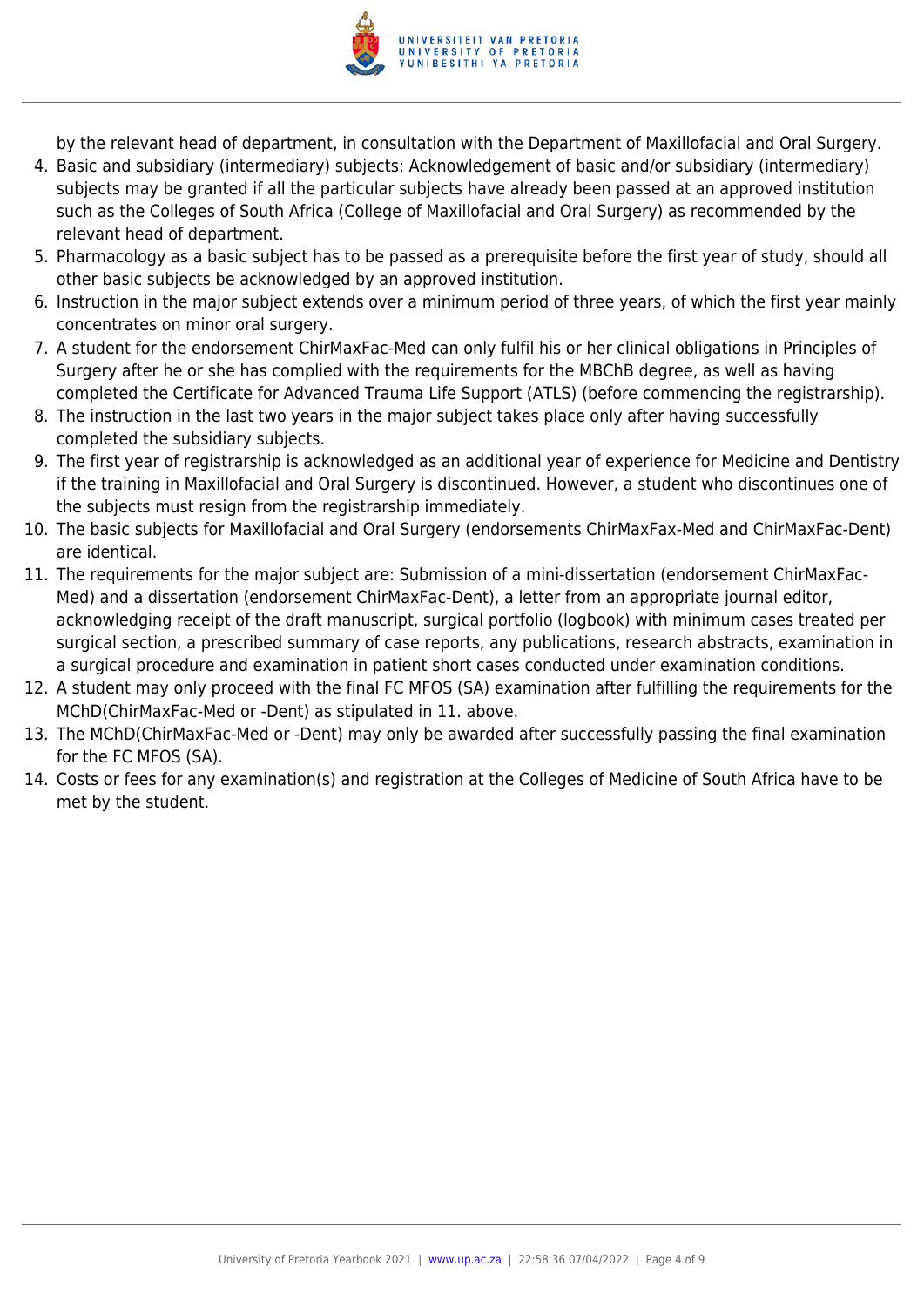

#### **Minimum credits: 908**

#### **Core modules**

[Anatomy 870](https://www.up.ac.za/faculty-of-education/yearbooks/2021/modules/view/ANA 870) (ANA 870) - Credits: 36.00 [General pathology 808](https://www.up.ac.za/faculty-of-education/yearbooks/2021/modules/view/APA 808) (APA 808) - Credits: 24.00 [Principles of surgery 806](https://www.up.ac.za/faculty-of-education/yearbooks/2021/modules/view/BVC 806) (BVC 806) - Credits: 52.00 [Ethics and human rights 800](https://www.up.ac.za/faculty-of-education/yearbooks/2021/modules/view/EHR 800) (EHR 800) - Credits: 0.00 [Pharmacology 806](https://www.up.ac.za/faculty-of-education/yearbooks/2021/modules/view/FAR 806) (FAR 806) - Credits: 36.00 [Physiology 806](https://www.up.ac.za/faculty-of-education/yearbooks/2021/modules/view/FSG 806) (FSG 806) - Credits: 36.00 [Maxillo-facial and oral surgery 802](https://www.up.ac.za/faculty-of-education/yearbooks/2021/modules/view/KGM 802) (KGM 802) - Credits: 700.00 [Oral Pathology 805](https://www.up.ac.za/faculty-of-education/yearbooks/2021/modules/view/MPG 805) (MPG 805) - Credits: 24.00 [Applied research methodology 802](https://www.up.ac.za/faculty-of-education/yearbooks/2021/modules/view/TNM 802) (TNM 802) - Credits: 0.00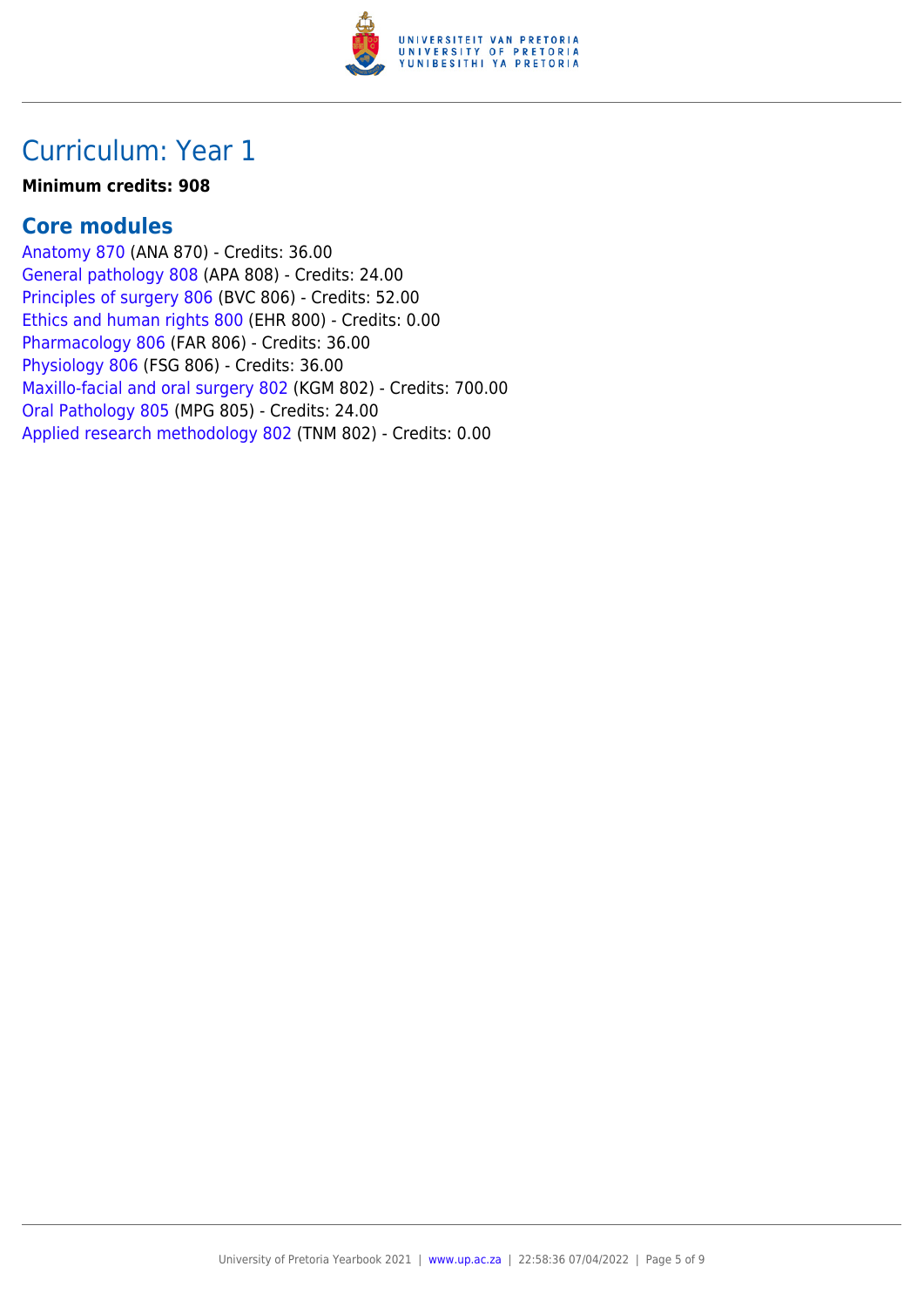

#### **Minimum credits: 752**

### **Core modules**

[Principles of surgery 806](https://www.up.ac.za/faculty-of-education/yearbooks/2021/modules/view/BVC 806) (BVC 806) - Credits: 52.00 [Ethics and human rights 800](https://www.up.ac.za/faculty-of-education/yearbooks/2021/modules/view/EHR 800) (EHR 800) - Credits: 0.00 [Maxillo-facial and oral surgery 802](https://www.up.ac.za/faculty-of-education/yearbooks/2021/modules/view/KGM 802) (KGM 802) - Credits: 700.00 [Applied research methodology 802](https://www.up.ac.za/faculty-of-education/yearbooks/2021/modules/view/TNM 802) (TNM 802) - Credits: 0.00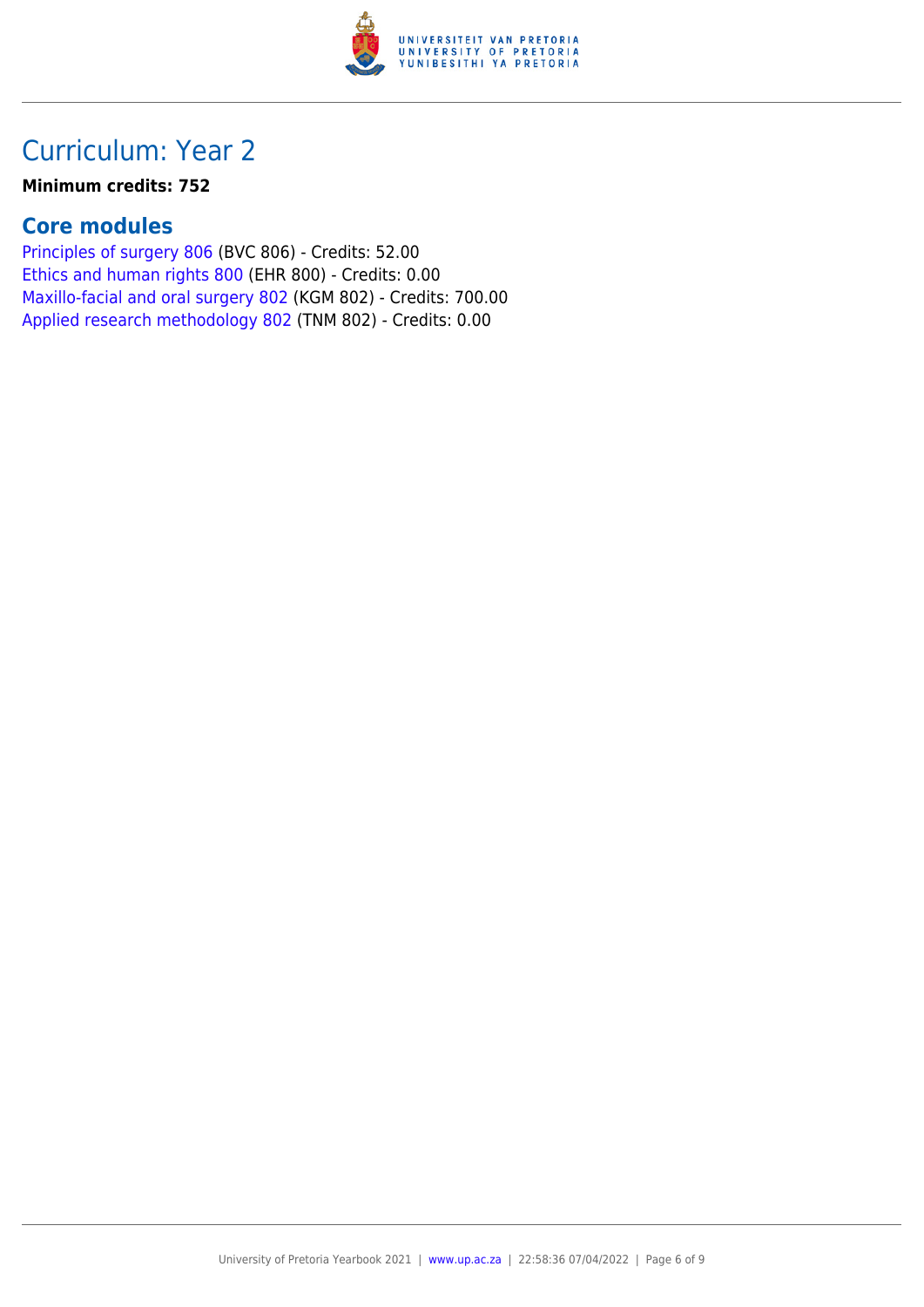

#### **Minimum credits: 700**

### **Core modules**

[Ethics and human rights 800](https://www.up.ac.za/faculty-of-education/yearbooks/2021/modules/view/EHR 800) (EHR 800) - Credits: 0.00 [Maxillo-facial and oral surgery 802](https://www.up.ac.za/faculty-of-education/yearbooks/2021/modules/view/KGM 802) (KGM 802) - Credits: 700.00 [Applied research methodology 802](https://www.up.ac.za/faculty-of-education/yearbooks/2021/modules/view/TNM 802) (TNM 802) - Credits: 0.00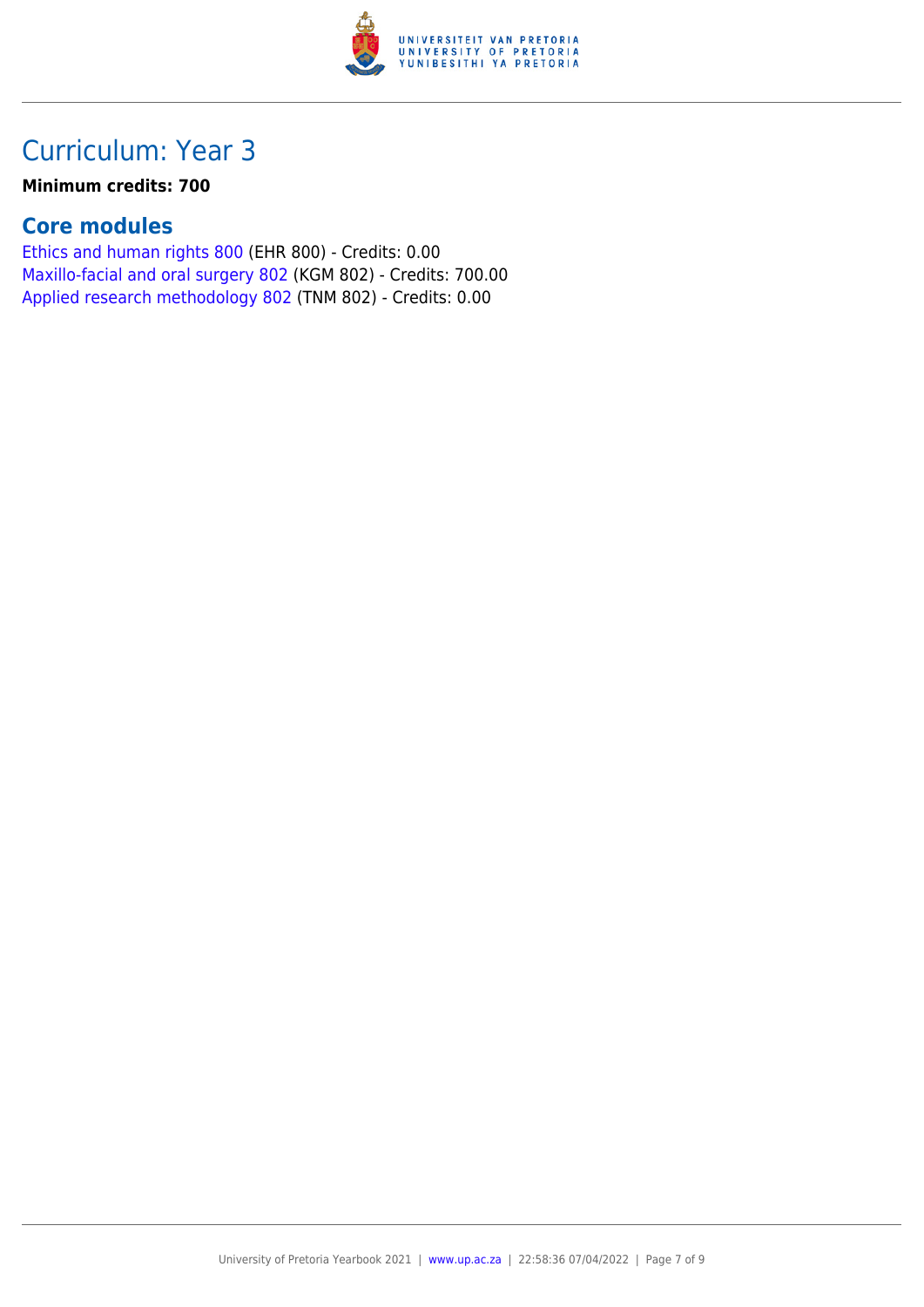

#### **Minimum credits: 880**

### **Core modules**

[Maxillo-facial and oral surgery 802](https://www.up.ac.za/faculty-of-education/yearbooks/2021/modules/view/KGM 802) (KGM 802) - Credits: 700.00 [Dissertation: Maxillofacial and Oral surgery 893](https://www.up.ac.za/faculty-of-education/yearbooks/2021/modules/view/KGM 893) (KGM 893) - Credits: 180.00 [Applied research methodology 802](https://www.up.ac.za/faculty-of-education/yearbooks/2021/modules/view/TNM 802) (TNM 802) - Credits: 0.00